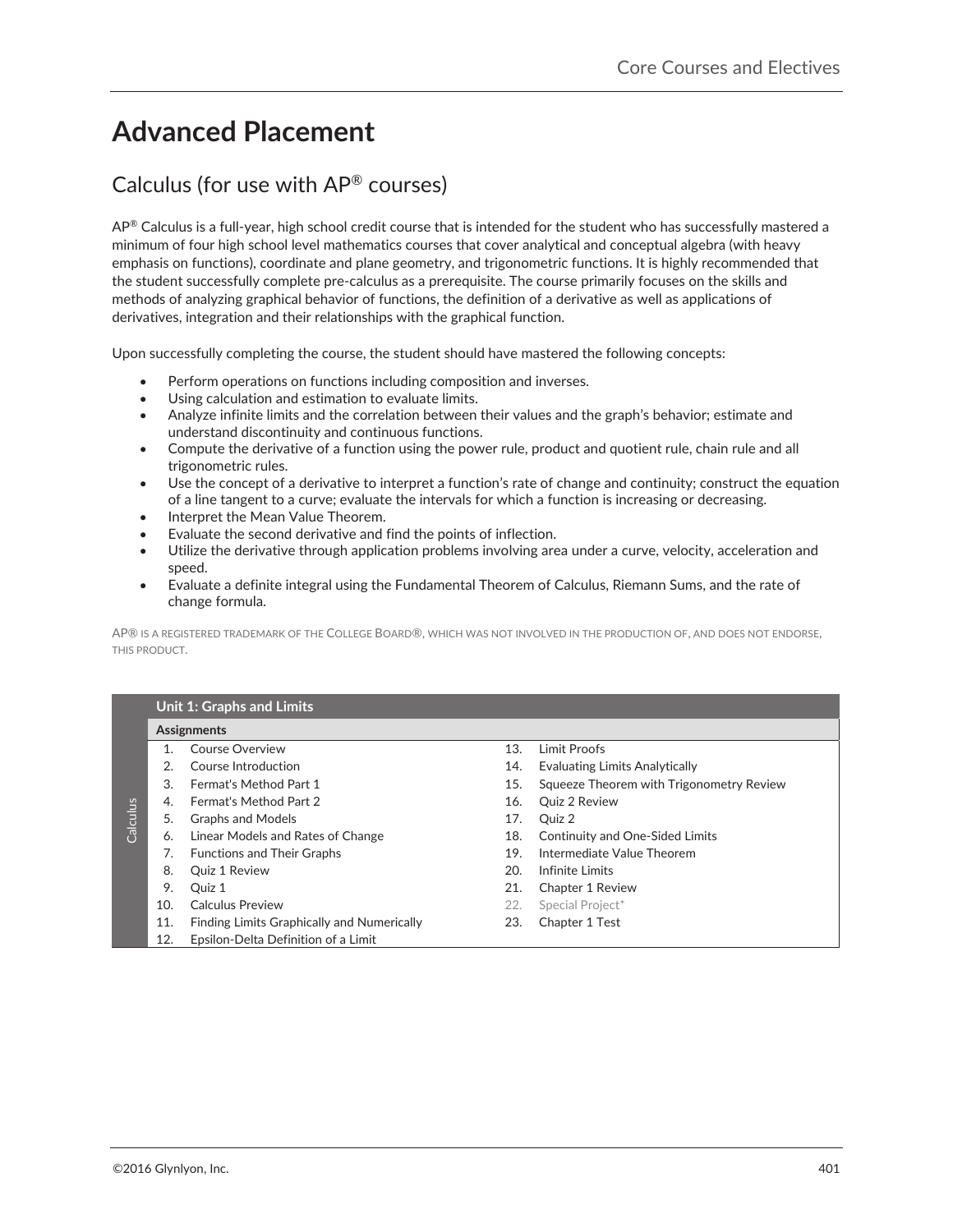### **Unit 2: Derivatives**

### **Assignments-**

- 1. Definition of the Derivative 10. Product Rule
- 2. Derivatives on the Graphing Calculator **11.** Quotient Rule
- 
- 4. Alternate Form of the Derivative 13. Chain Rule
- 
- 6. Derivatives of Sine and Cosine 15. Chapter 2 Review
- 7. Slope as a Rate of Change **16. Special Project**\*
- 
- 9. Quiz 3
- 
- 
- 3. Drawing Derivatives 12. Higher-Order Derivatives
	-
- 5. Differentiation Rules 14. Implicit Differentiation
	-
	-
- 8. Quiz 3 Review 17. Chapter 2 Test

### **Unit 3: Related Rates**

# $\frac{3}{5}$  A Denomination Relation Relation 12 Illino Concernsion Concernsion Calculus Concernsion Relation Relation Relation Relation Relation Relation Relation Relation Relation Relation Relation Relation Relation Relati **Calculus Assignments-**1. Related Rates 1 5. Related Rates 5 2. Related Rates 2 6. Related Rates Review **3. Related Rates 3 7. Special Project\*** 4. Related Rates 4 8. Related Rates Test

### **Unit 4: Derivative Tests**

### **Assignments-**

- 1. Extrema on an Interval **Extrema on an Interval 1.** Chapter 3 Review
- 2. Rolle's Theorem and the Mean Value Theorem 10. Special Project\*
- 3. First Derivative Test 11. Chapter 3 Test
- 4. Quiz 4 Review 12. Applied Max and Min Problems 1
- 
- 6. Concavity and the Second Derivative Test 14. Applied Max and Min Problems 3
- 7. Limits at Infinity 15. Linear Approximations
- 8. Curve Sketching and the state of the 16. Differentials
- 
- 
- 
- 5. Quiz 4 13. Applied Max and Min Problems 2
	-
	-
	-

### **Unit 5: Review and Semester I Exam**

**Calculus** 

**Calculus** 

**Assignments-**

1. Review 2. Semester I Exam

### **Unit 6: Integrals**

### **Assignments-**

- 1. Antiderivatives and Integration 10. Second Fundamental Theorem of Calculus
- 
- 
- **Calculus** 4. Sigma Notation and Area 13. Trapezoidal Rule
	- 5. Riemann Sums and the FTC 14. Particle Movement
	-
	-
	- 8. Mean Value Theorem and Average Value 17. Chapter 4 Test
	- 9. Integrating When the Curve Goes Below the x-axis-
- 
- 
- 
- 2. Differential Equations 11. Integration by Substitution
- 3. Slope Fields 12. Definite Integrals with Substitution
	-
	-
- 6. Quiz 1 Review 15. Chapter 4 Review
- **7.** Quiz 1 **16.** Special Project<sup>\*</sup>
	-